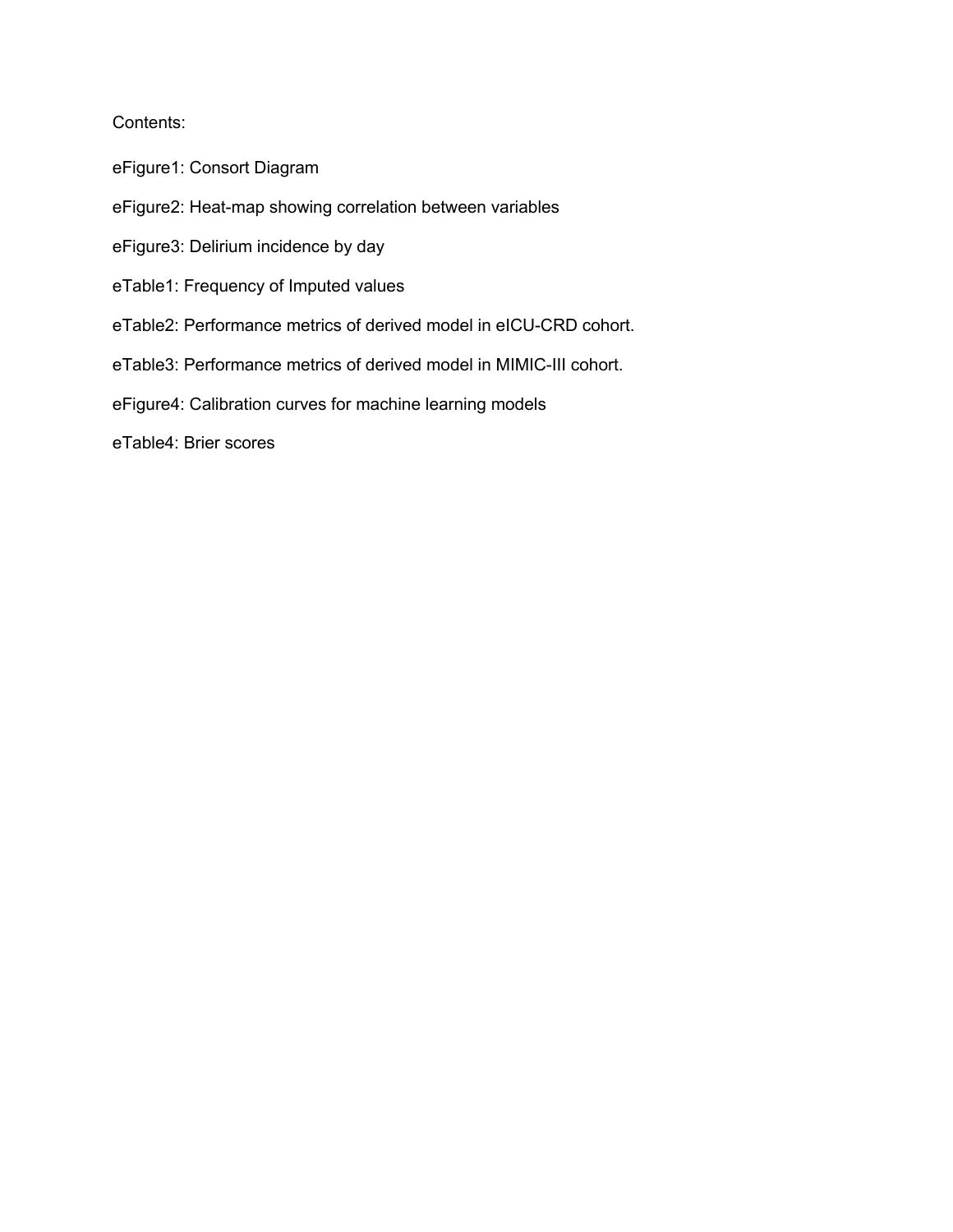# eFigure 1: Consort Diagram



Left: eICU-CRD, Right: MIMIC III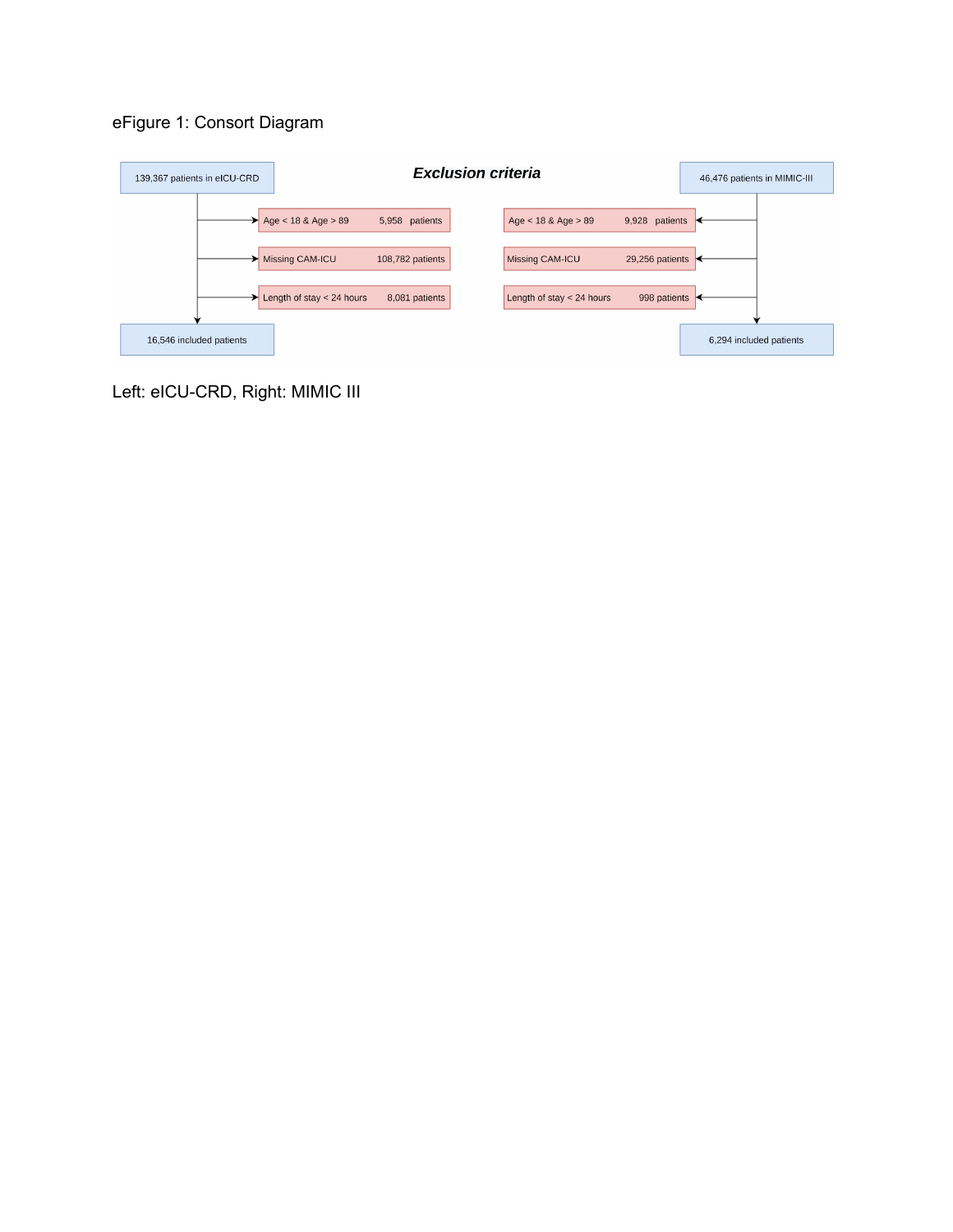eFigure 2: Heat-map showing correlation between variables.



Blue shows strong positive correlation, Red shows strong negative correlation. Panel A: eICU-CRD, Panel B: MIMIC-III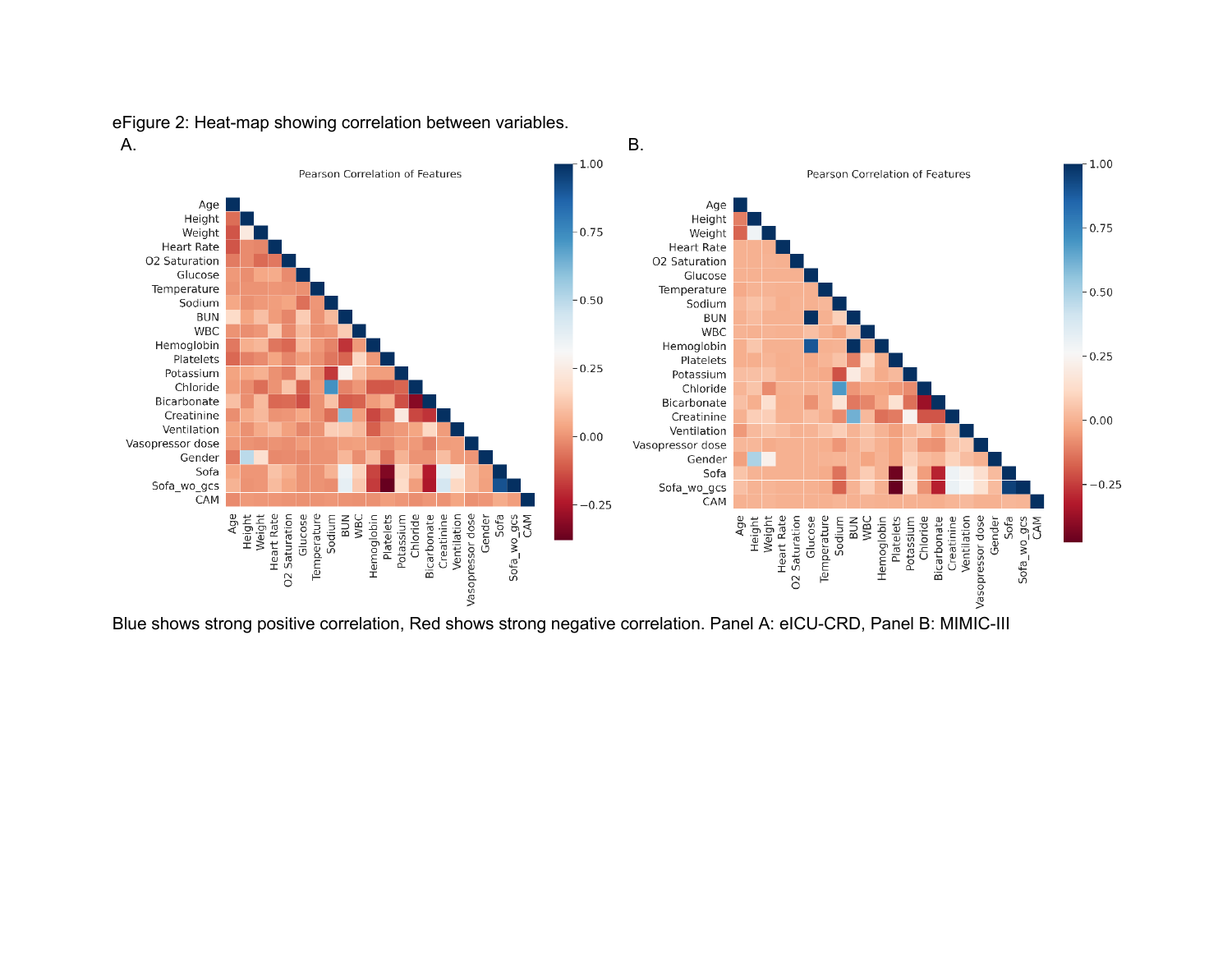

Panel A: eICU-CRD, Panel B: MIMIC-III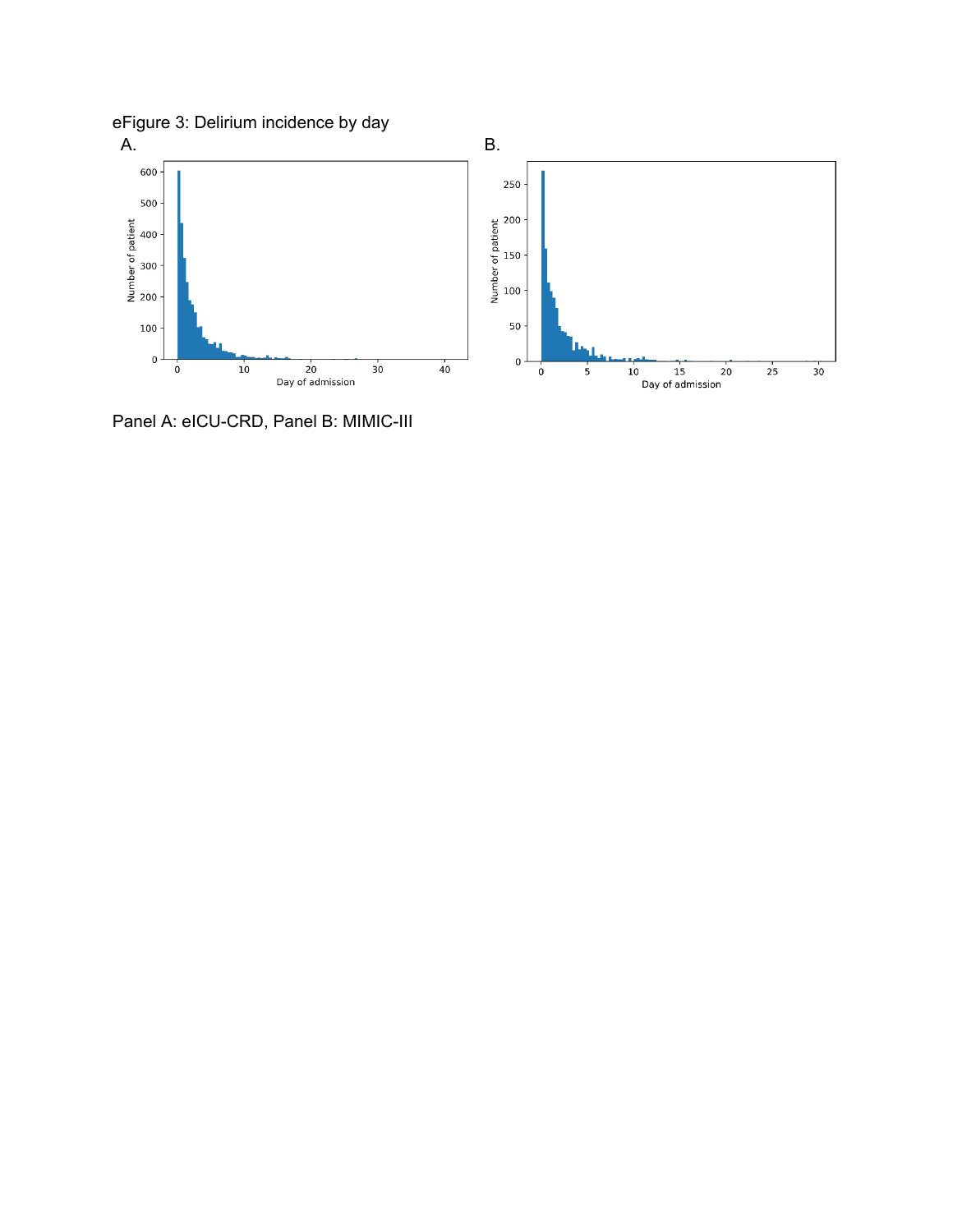| Variable                  | $eICU$ $(\%)$ | $MIMIC-HI$ $(\%)$ |
|---------------------------|---------------|-------------------|
| Serum Bicarbonate         | 2.18          | 14.58             |
| <b>BUN</b>                | 0.54          | 9.30              |
| Chloride                  | 0.53          | 13.65             |
| Serum creatinine          | 0.61          | 14.53             |
| Glucose                   | 0.34          | 5.71              |
| <b>Heart Rate</b>         | 2.00          | 0.05              |
| Hemoglobin                | 0.59          | 10.21             |
| <b>Oxygen Saturation</b>  | 2.05          | 0.13              |
| <b>Platelets</b>          | 1.65          | 16.04             |
| Serum Potassium           | 0.51          | 13.49             |
| Total norepinephrine dose | 0.00          | 0.00              |
| Serum Sodium              | 0.51          | 13.57             |
| <b>SOFA</b>               | 0.00          | 0.00              |
| <b>SOFA without GCS</b>   | 0.00          | 0.00              |
| Temperature               | 0.09          | 4.08              |
| Ventilation               | 0.00          | 0.00              |
| <b>WBC</b>                | 0.65          | 15.52             |

# eTable 1: Frequency of Imputed values

Abbreviations: %: percentage, BUN: blood urea nitrogen, SOFA: sequential organ failure assessment, GCS: Glasgow coma scale, WBC: white blood cell.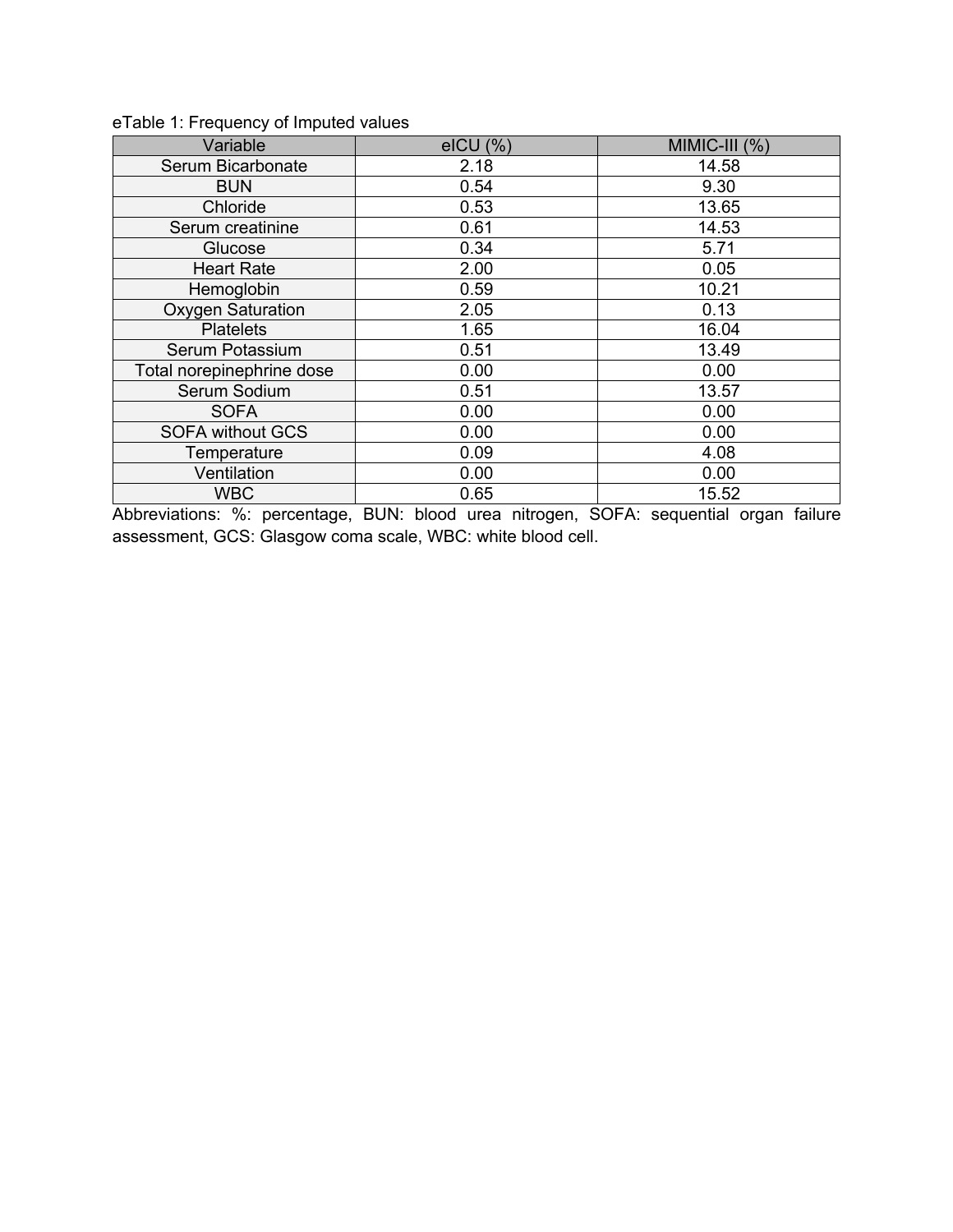| Prediction window    | 12 hours                                                                      | 24 hours            | 48 hours                                                                        | 72 hours                         | 96 hours                                                                                                                                                      |
|----------------------|-------------------------------------------------------------------------------|---------------------|---------------------------------------------------------------------------------|----------------------------------|---------------------------------------------------------------------------------------------------------------------------------------------------------------|
| Observation window   |                                                                               |                     |                                                                                 |                                  |                                                                                                                                                               |
| А.                   |                                                                               |                     | <b>Unmodified Threshold</b>                                                     |                                  |                                                                                                                                                               |
|                      |                                                                               |                     | Unmodified threshold: Area under receiver operating curve                       |                                  |                                                                                                                                                               |
| 12 hours (95% CI), % | 87.82 (87.17-88.30)                                                           | 86.82 (85.15-88.64) | 84.00 (81.68-86.13)                                                             | 81.45 (78.61-84.10)              | 79.03 (76.69-82.11)                                                                                                                                           |
| 24 hours (95% CI), % | 88.39 (86.41-89.96)                                                           | 86.68 (85.79-88.15) | 84.87 (83.32-86.41)                                                             | 81.99 (80.66-83.38)              | 79.93 (76.57-83.34)                                                                                                                                           |
| 48 hours (95% CI), % | 88.00 (75.78-89.59)                                                           | 87.23 (86.30-88.20) | 84.51 (82.14-86.92)                                                             | 82.19 (80.99-83.41)              | 79.78 (75.37-84.25)                                                                                                                                           |
|                      |                                                                               |                     | Unmodified threshold: Area under precision recall curve                         |                                  |                                                                                                                                                               |
| 12 hours (95% CI), % | 46.86 (42.52-50.85)                                                           | 40.92 (37.03-44.46) | 34.04 (28.99-38.24)                                                             | 26.78 (25.24-27.71)              | 24.90 (18.48-30.22)                                                                                                                                           |
| 24 hours (95% CI), % | 44.62 (39.11-50.02)                                                           | 40.85 (38.38-43.10) | 34.97 (32.22-37.27)                                                             | 28.68 (23.78-33.02)              | $\overline{26.37}$ (21.00-31.28)                                                                                                                              |
| 48 hours (95% CI), % | 41.67 (37.52-45.62)                                                           | 39.64 (37.00-42.07) | 33.35 (27.58-38.88)                                                             | 29.75 (26.06-32.90)              | 26.43 (19.65-32.71)                                                                                                                                           |
|                      |                                                                               |                     | Unmodified threshold: Precision                                                 |                                  |                                                                                                                                                               |
| 12 hours (95% CI), % | 37.52 (36.00-39.05)                                                           | 32.68 (29.09-36.28) | 25.01 (22.73-27.28)                                                             | 21.30 (20.09-22.49)              | 17.45 (15.83-19.08)                                                                                                                                           |
| 24 hours (95% CI), % | 35.27 (33.51-37.03)                                                           | 30.69 (28.71-32.66) | 24.84 (23.35-26.32)                                                             | 20.69 (18.24-23.15)              | 19.08 (17.85-20.31)                                                                                                                                           |
| 48 hours (95% CI), % | 32.82 (29.60-36.04)                                                           | 29.37 (25.18-33.56) | 24.17 (21.68-26.67)                                                             | 22.25 (67.85-82.37)              | 17.90 (15.37-20.44)                                                                                                                                           |
|                      | Unmodified threshold: Recall                                                  |                     |                                                                                 |                                  |                                                                                                                                                               |
| 12 hours (95% CI), % | 86.10 (82.49-89.71)                                                           | 84.09 (81.81-86.37) | 80.53 (76.76-84.30)                                                             | 77.96 (69.87-86.05)              | 75.58 (68.33-82.83)                                                                                                                                           |
| 24 hours (95% CI), % | 84.74 (81.57-87.90)                                                           | 83.87 (81.24-86.50) | 79.44 (75.53-83.35)                                                             | 78.73 (72.41-85.05)              | 71.20 (61.95-80.45)                                                                                                                                           |
| 48 hours (95% CI), % | 82.22 (78.16-86.27)                                                           | 82.06 (78.55-85.56) | 80.38 (75.53-85.24)                                                             | 75.11 (67.85-82.37)              | 73.95 (64.80-83.11)                                                                                                                                           |
| В.                   |                                                                               |                     | Threshold optimized favoring a higher recall                                    |                                  |                                                                                                                                                               |
|                      |                                                                               |                     | Threshold optimized favoring higher recall: Area under receiver operating curve |                                  |                                                                                                                                                               |
| 12 hours (95% CI), % | 87.45 (86.87-88.03)                                                           | 86.41 (84.12-88.71) | 83.63 (81.43-85.83)                                                             | 81.19 (78.49-83.89)              | 79.01 (76.10-81.92)                                                                                                                                           |
| 24 hours (95% CI), % | 87.93 (86.39-89.48)                                                           | 86.63 (85.41-87.86) | 84.25 (82.92-85.62)                                                             | 81.50 (80.13-82.90)              | 79.66 (76.61-82.72)                                                                                                                                           |
| 48 hours (95% CI), % | 87.24 (85.34-89.15)                                                           | 85.93 (84.29-87.60) | 83.94 (81.72-85.90)                                                             | 81.76 (81.03-82.61)              | 78.99 (74.90-83.01)                                                                                                                                           |
|                      | Threshold optimized favoring higher recall: Area under precision recall curve |                     |                                                                                 |                                  |                                                                                                                                                               |
| 12 hours (95% CI), % | 46.63 (42.17-50.93)                                                           | 39.52 (34.88-43.89) | 33.21 (28.84-36.83)                                                             | 26.55 (23.55-28.97)              | 24.30 (18.52-29.21)                                                                                                                                           |
| 24 hours (95% CI), % | 44.55 (39.40-49.02)                                                           | 39.95 (38.25-41.47) | 33.70 (30.96-36.07)                                                             | 27.49 (22.86-31.46)              | 26.11 (22.02-29.85)                                                                                                                                           |
| 48 hours (95% CI), % | 40.96 (36.55-44.72)                                                           | 36.98 (32.38-41.33) | 32.12 (26.50-37.45)                                                             | 29.55 (25.26-33.35)              | 24.65 (15.60-33.20)                                                                                                                                           |
|                      | Threshold optimized favoring higher recall: Precision                         |                     |                                                                                 |                                  |                                                                                                                                                               |
| 12 hours (95% CI), % | 26.96 (24.99-28.94)                                                           | 22.04 (20.66-23.42) | 16.82 (15.61-18.02)                                                             | 13.33 (13.03-13.60)              | 11.34 (10.71-11.98)                                                                                                                                           |
| 24 hours (95% CI), % | 23.61 (22.55-24.66)                                                           | 21.73 (20.63-22.83) | 16.57 (15.74-17.38)                                                             | 13.46 (12.29-14.62)              | 12.60 (11.81-13.39)                                                                                                                                           |
| 48 hours (95% CI), % | 23.18 (20.49-25.87)                                                           | 18.70 (14.49-22.87) | 15.64 (13.96-17.42)                                                             | $\overline{14.02}$ (12.06-16.04) | 11.69 (10.75-12.73)                                                                                                                                           |
|                      | Threshold optimized favoring higher recall: Recall                            |                     |                                                                                 |                                  |                                                                                                                                                               |
| 12 hours (95% CI), % | 93.73 (93.10-94.37)                                                           | 93.08 (90.42-95.75) | 92.15 (88.47-95.82)                                                             | 92.08 (90.25-93.91)              | 92.57 (88.19-96.95)                                                                                                                                           |
| 24 hours (95% CI), % | 93.59 (91.69-95.48)                                                           | 92.29 (88.83-95.76) | 91.65 (89.07-94.23)                                                             | 89.72 (86.74-92.69)              | $\overline{90.40}$ (88.58-92.23)                                                                                                                              |
| 48 hours (95% CI), % | 90.49 (86.48-94.50)                                                           | 91.46 (89.97-92.95) | 91.13 (89.57-92.69)                                                             | 89.37 (84.87-93.41)              | 90.20 (82.79-97.61)<br>Read A. Unmedified thresholds. Read R. After thresholds were entimized fouring higher read Abbroviotions: sICU CDD: sICU Colleborative |

## eTable 2: Performance metrics of derived model in eICU-CRD cohort.

Panel A. Unmodified thresholds. Panel B. After thresholds were optimized favoring higher recall. Abbreviations: eICU-CRD: eICU Collaborative Research Database, 95% CI: 95 percent confidence interval, %: percentage.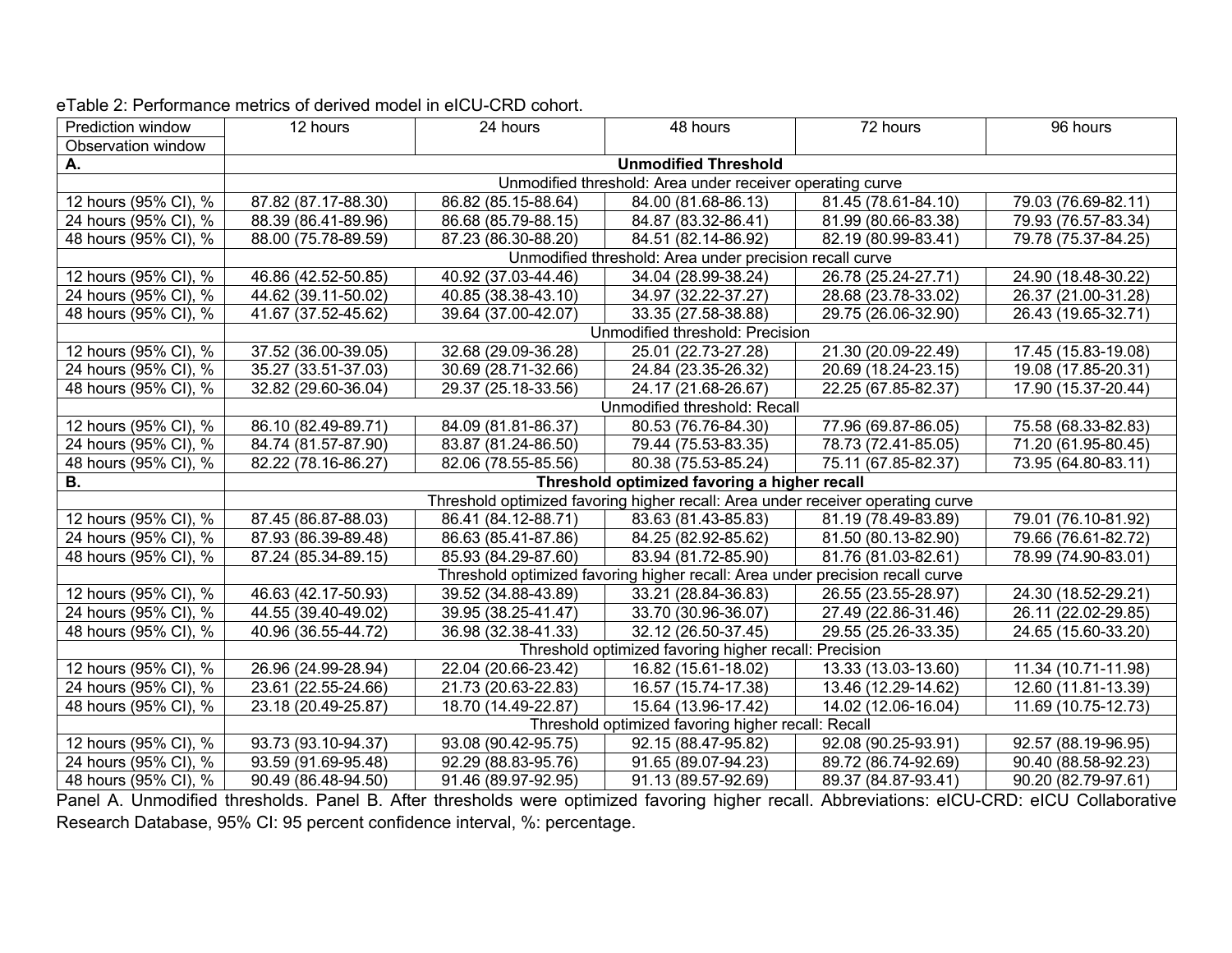| Prediction window                | 12 hours                          | 24 hours                            | 48 hours                                     | 72 hours                         | 96 hours                         |  |
|----------------------------------|-----------------------------------|-------------------------------------|----------------------------------------------|----------------------------------|----------------------------------|--|
| Observation window               |                                   |                                     |                                              |                                  |                                  |  |
| А.                               |                                   | <b>Unmodified Threshold</b>         |                                              |                                  |                                  |  |
|                                  |                                   | Area under receiver operating curve |                                              |                                  |                                  |  |
| 12 hours (95% CI), %             | 80.34 (78.31-82.21)               | 77.64 (75.92-79.28)                 | 73.38 (69.43-77.15)                          | 71.47 (66.24-76.77)              | 69.21 (63.95-74.41)              |  |
| 24 hours (95% CI), %             | 81.72 (78.09-85.36)               | 78.25 (75.97-80.63)                 | 72.14 (64.37-79.61)                          | 69.06 (61.33-77.29)              | 66.26 (56.31-76.38)              |  |
| 48 hours (95% CI), %             | 81.15 (79.46-82.30)               | 77.90 (74.96-80.84)                 | 70.38 (64.35-76.59)                          | 65.87 (58.36-73.44)              | 67.20 (61.93-72.46)              |  |
|                                  |                                   |                                     | Area under precision recall curve            |                                  |                                  |  |
| 12 hours (95% CI), %             | 41.61 (36.14-46.56)               | 40.97 (34.96-46.05)                 | 33.52 (30.06-37.08)                          | 34.93 (29.39-39.89)              | 31.16 (26.65-35.69)              |  |
| 24 hours (95% CI), %             | 48.00 (43.11-52.94)               | 42.54 (36.27-48.58)                 | $\overline{34.19}$ (27.39-40.66)             | 32.76 (24.17-41.03)              | 27.29 (19.35-34.66)              |  |
| 48 hours (95% CI), %             | 48.08 (42.59-53.32)               | 43.48 (36.68-50.22)                 | 34.15 (29.67-38.03)                          | 28.02 (22.75-32.56)              | 29.33 (24.80-33.66)              |  |
|                                  |                                   |                                     | Precision                                    |                                  |                                  |  |
| 12 hours (95% CI), %             | 30.14 (26.54-33.74)               | 35.12 (31.85-38.39)                 | 30.99 (27.91-34.07)                          | 30.86 (26.90-34.82)              | 28.68 (24.88-32.49)              |  |
| 24 hours (95% CI), %             | 34.07 (31.36-36.79)               | 33.35 (29.82-36.88)                 | $\overline{30.21}$ (27.00-33.41)             | 28.36 (23.08-33.65)              | 24.71 (19.89-29.52)              |  |
| 48 hours (95% CI), %             | 36.05 (32.37-39.74)               | 34.27 (32.22-36.32)                 | 30.61 (28.27-32.95)                          | 26.69 (21.06-32.32)              | 26.92 (22.57-31.26)              |  |
|                                  |                                   |                                     | Recall                                       |                                  |                                  |  |
| 12 hours (95% CI), %             | 71.75 (68.75-74.74)               | 64.80 (57.11-72.49)                 | 65.36 (62.42-68.29)                          | 62.91 (58.26-67.57)              | 63.49 (52.91-74.08)              |  |
| 24 hours (95% CI), %             | 73.93 (67.53-80.32)               | 69.23 (66.58-71.89)                 | 65.38 (59.77-70.99)                          | 60.35 (49.13-71.57)              | $\overline{60.42}$ (46.04-74.80) |  |
| 48 hours (95% CI), %             | 74.35 (67.09-81.61)               | 70.00 (66.75-73.25)                 | 64.04 (53.35-74.74)                          | $\overline{60.69}$ (48.72-72.66) | 64.00 (49.96-78.04)              |  |
| <b>B.</b>                        |                                   |                                     | Threshold optimized favoring a higher recall |                                  |                                  |  |
|                                  |                                   |                                     | Area under receiver operating curve          |                                  |                                  |  |
| 12 hours (95% CI), %             | 80.25 (78.31-82.21)               | 77.61 (75.92-79.28)                 | 73.27 (69.43-77.15)                          | 71.51 (66.25-76.76)              | 69.12 (63.96-74.38)              |  |
| 24 hours (95% CI), %             | 81.67 (78.09-85.36)               | 78.26 (75.97-80.63)                 | 71.99 (64.37-79.62)                          | 69.31 (61.33-77.28)              | 66.35 (56.31-76.38)              |  |
| 48 hours (95% CI), %             | 80.89 (79.46-82.30)               | 77.87 (74.96-80.83)                 | 70.47 (64.35-76.60)                          | 65.86 (58.35-73.44)              | 67.09 (61.94-72.40)              |  |
|                                  | Area under precision recall curve |                                     |                                              |                                  |                                  |  |
| 12 hours (95% CI), %             | 41.30 (36.12-46.04)               | 41.02 (35.64-45.60)                 | 33.56 (29.61-37.58)                          | 35.07 (29.90-39.51)              | 31.07 (26.63-35.49)              |  |
| 24 hours (95% CI), %             | 47.35 (43.17-51.63)               | 42.61 (36.53-48.48)                 | 34.07 (26.91-40.81)                          | 32.74 (24.69-40.53)              | 27.24 (19.51-34.35)              |  |
| 48 hours (95% CI), %             | 47.30 (43.15-51.42)               | 43.50 (36.80-50.05)                 | 34.86 (30.14-39.06)                          | 29.53 (21.64-36.90)              | 29.44 (24.71-33.94)              |  |
|                                  | Precision                         |                                     |                                              |                                  |                                  |  |
| 12 hours (95% CI), %             | 20.98 (19.31-22.64)               | 23.78 (20.54-27.01)                 | 21.67 (19.08-24.26)                          | 23.27 (21.34-25.21)              | 23.30 (21.45-25.14)              |  |
| 24 hours (95% CI), %             | 25.67 (24.48-26.86)               | 25.41 (21.16-29.65)                 | 23.09 (21.71-24.47)                          | 23.35 (21.12-25.57)              | 20.90 (18.66-23.15)              |  |
| 48 hours (95% CI), %             | 28.08 (24.45-31.75)               | 26.67 (25.20-28.14)                 | 24.57 (23.20-25.93)                          | $22.51(19.89-25.05)$             | 23.70 (22.20-25.20)              |  |
|                                  | Recall                            |                                     |                                              |                                  |                                  |  |
| 12 hours (95% CI), %             | 86.63 (83.32-90.01)               | 76.95 (73.08-80.82)                 | 81.46 (71.94-90.98)                          | 84.47 (77.72-91.22)              | 87.38 (73.19-99.05)              |  |
| 24 hours (95% CI), %             | 82.22 (76.40-88.05)               | 81.14 (79.88-82.40)                 | 87.36 (74.76-92.75)                          | 84.11 (74.56-93.66)              | 86.14 (73.04-99.24)              |  |
| 48 hours (95% CI), %<br>$\cdots$ | 83.18 (76.24-90.13)               | 83.79 (76.92-90.66)                 | 82.24 (71.18-93.30)                          | 83.20 (70.13-96.27)              | 87.38 (78.40-96.36)              |  |

### eTable 3: Performance metrics of LSTM model in MIMIC-III cohort.

Panel A. Unmodified thresholds. Panel B. After thresholds were optimized favoring higher recall. Abbreviations: LSTM: long short term memory, SD: standard deviation, %: percentage.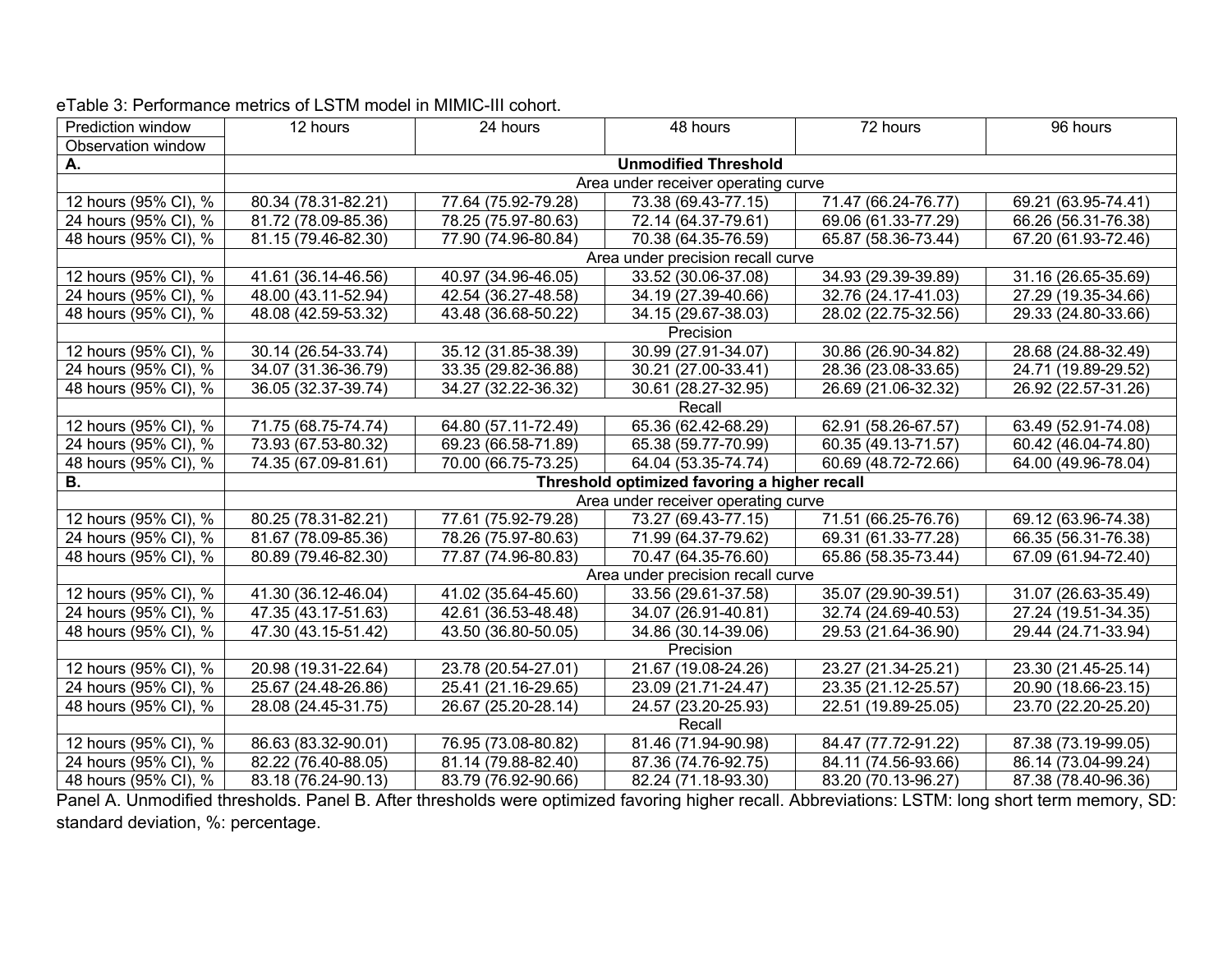#### eFigure 4: Calibration Graphs for Machine Learning Models



Panel A: eICU-CRD, Panel B: MIMIC III. Abbreviations: LR: logistic regression, RF: random forest, LSTM: long short term memory.